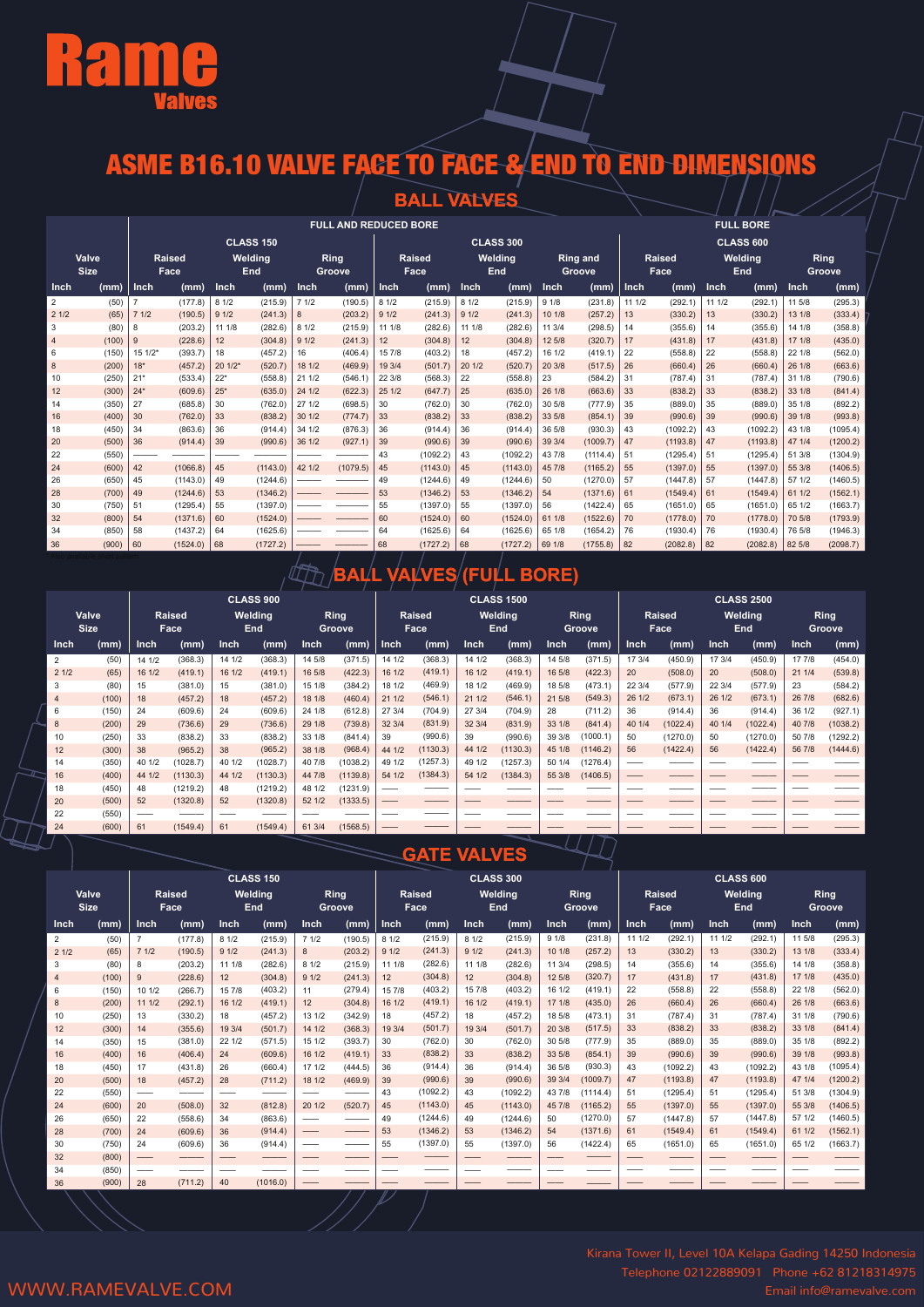### **GATE VALVES**

|                      |       |               |                |               | <b>CLASS 900</b> |                |          |        |                |        | <b>CLASS 1500</b>     |               |                 |               |                       |        | <b>CLASS 2500</b> |               |                       |
|----------------------|-------|---------------|----------------|---------------|------------------|----------------|----------|--------|----------------|--------|-----------------------|---------------|-----------------|---------------|-----------------------|--------|-------------------|---------------|-----------------------|
| Valve<br><b>Size</b> |       |               | Raised<br>Face |               | Welding<br>End   | Ring<br>Groove |          |        | Raised<br>Face |        | Welding<br><b>End</b> |               | Ring<br>Groove, |               | <b>Raised</b><br>Face |        | Weldina<br>End    |               | <b>Ring</b><br>Groove |
| <b>Inches</b>        | (mm)  | <b>Inches</b> | (mm)           | <b>Inches</b> | (mm)             | Inches         | (mm)     | Inches | (mm)           | Inches | (mm)                  | <b>Inches</b> | (mm)            | <b>Inches</b> | (mm)                  | Inches | (mm)              | <b>Inches</b> | (mm)                  |
| $\overline{2}$       | (50)  | 14 1/2        | (368.3)        | 14 1/2        | (368.3)          | 14 5/8         | (371.5)  | 14 1/2 | (368.3)        | 14 1/2 | (368.3)               | 14 5/8        | (371.5)         | 17 3/4        | (450.9)               | 17 3/4 | (450.9)           | 17 7/8        | (454.0)               |
| 21/2                 | (65)  | 15            | (381.0)        | 15            | (381.0)          | 15 1/8         | (384.2)  | 16 1/2 | (419.1)        | 16 1/2 | (419.1)               | 16 5/8        | (422.3)         | 20            | (508.0)               | 20     | (508.0)           | 20 1/4        | (514.4)               |
| 3                    | (80)  | 16 1/2        | (419.1)        | 16 1/2        | (419.1)          | 16 5/8         | (422.3)  | 18 1/2 | (469.9)        | 18 1/2 | (469.9)               | 18 5/8        | (473.1)         | 22 3/4        | (577.9)               | 22 3/4 | (577.9)           | 23            | (584.2)               |
| $\overline{4}$       | (100) | 18            | (457.2)        | 18            | (457.2)          | 18 1/8         | (460.4)  | 21 1/2 | (546.1)        | 21 1/2 | (546.1)               | 21 5/8        | (549.3)         | 26 1/2        | (673.1)               | 26 1/2 | (673.1)           | 26 7/8        | (682.6)               |
| 6                    | (150) | 24            | (609.6)        | 24            | (609.6)          | 24 1/8         | (612.8)  | 27 3/4 | (704.9)        | 27 3/4 | (704.9)               | 28            | (711.2)         | 36            | (914.4)               | 36     | (914.4)           | 36 1/2        | (927.1)               |
| 8                    | (200) | 29            | (736.6)        | 29            | (736.6)          | 29 1/8         | (739.8)  | 32 3/4 | (831.9)        | 32 3/4 | (831.9)               | 33 1/8        | (841.4)         | 40 1/4        | (1022.4)              | 40 1/4 | (1022.4)          | 40 7/8        | (1038.2)              |
| 10                   | (250) | 33            | (838.2)        | 33            | (838.2)          | 33 1/8         | (841.4)  | 39     | (990.6)        | 39     | (990.6)               | 39 3/8        | (1000.1)        | 50            | (1270.0)              | 50     | (1270.0)          | 50 7/8        | (1292.2)              |
| 12                   | (300) | 38            | (965.2)        | 38            | (965.2)          | 38 1/8         | (968.4)  | 44 1/2 | (1130.3)       | 44 1/2 | (1130.3)              | 45 1/8        | (1146.2)        | 56            | (1422.4)              | 56     | (1422.4)          | 56 7/8        | (1444.6)              |
| 14                   | (350) | 40 1/2        | (1028.7)       | 40 1/2        | (1028.7)         | 40 7/8         | (1038.2) | 49 1/2 | (1257.3)       | 49 1/2 | (1257.3)              | 50 1/4        | (1276.4)        |               |                       |        |                   |               |                       |
| 16                   | (400) | 44 1/2        | (1130.3)       | 44 1/2        | (1130.3)         | 44 7/8         | (1139.8) | 54 1/2 | (1384.3)       | 54 1/2 | (1384.3)              | 55 3/8        | (1406.5)        |               |                       |        |                   |               |                       |
| 18                   | (450) | 48            | (1219.2)       | 48            | (1219.2)         | 48 1/2         | (1231.9) | 60 1/2 | (1536.7)       | 60 1/2 | (1536.7)              | 61 3/8        | (1558.9)        |               |                       |        |                   |               |                       |
| 20                   | (500) | 52            | (1320.8)       | 52            | (1320.8)         | 52 1/2         | (1333.5) | 65 1/2 | (1663.7)       | 65 1/2 | (1663.7)              | 66 3/8        | (1685.0)        |               |                       |        |                   |               |                       |
| 22                   | (550) |               |                |               |                  |                |          |        |                |        |                       |               |                 |               |                       |        |                   |               |                       |
| 24                   | (600) | 61            | (1549.4)       | 61            | (1549.4)         | 61 3/4         | (1568.5) | 76 1/2 | (1943.1)       | 76 1/2 | (1943.1)              | 77 5/8        | (1971.7)        |               |                       |        |                   |               |                       |



|                      | <b>RAISED FACE</b> |                     |       |                          |       |                     |       |               |                     |                     |       |                      |       |                      |       |
|----------------------|--------------------|---------------------|-------|--------------------------|-------|---------------------|-------|---------------|---------------------|---------------------|-------|----------------------|-------|----------------------|-------|
| Valve<br><b>Size</b> |                    | <b>Class</b><br>150 |       | <b>Class</b><br>300      |       | <b>Class</b><br>400 |       |               | <b>Class</b><br>600 | <b>Class</b><br>900 |       | <b>Class</b><br>1500 |       | <b>Class</b><br>2500 |       |
| <b>Inches</b>        | (mm)               | <b>Inches</b>       | (mm)  | <b>Inches</b>            | (mm)  | <b>Inches</b>       | (mm)  | <b>Inches</b> | (mm)                | <b>Inches</b>       | (mm)  | <b>Inches</b>        | (mm)  | <b>Inches</b>        | (mm)  |
| 2                    | (50)               | 8                   | (203) | 10 1/2                   | (267) |                     |       | 11 1/2        | (292)               | 14 1/2              | (369) | 14 1/2               | (368) | 17 3/4               | (451) |
| 21/2                 | (65)               | 81/2                | (216) | 111/2                    | (292) | ___                 |       | 13            | (330)               | 16 1/2              | (419) | 16 1/2               | (419) | 20                   | (508) |
| 3                    | (80)               | 91/2                | (241) | 12 1/2                   | (318) |                     |       | 14            | (356)               | 15                  | (381) | 18 1/2               | (470) | 22 3/4               | (578) |
| 4                    | (100)              | 111/2               | (292) | 14                       | (356) |                     |       | 17            | (432)               | 18                  | (457) | 211/2                | (546) | 26 1/2               | (673) |
| 6                    | (150)              | 16                  | (406) | 17 1/2                   | (444) | 19                  | (485) | 22            | (559)               | 24                  | (610) | 27 3/4               | (705) | 36                   | (914) |
| 8                    | (200)              | 19 1/2              | (495) | 22                       | (559) | ——                  |       | 26            | (660)               | 29                  | (737) | 32 3/4               | (832) | ——                   |       |
| 10                   | (250)              | 24 1/2              | (622) | 24 1/2                   | (622) |                     |       | 31            | (787)               | 33                  | (838) | ___                  |       |                      |       |
| 12                   | (300)              | 271/2               | (698) | 28                       | (711) | 26                  | (660) | 33            | (838)               | 38                  | (965) |                      |       |                      |       |
| 14                   | (350)              | 31                  | (787) | ___                      |       |                     |       |               |                     |                     |       |                      |       |                      |       |
| 16                   | (400)              | 36                  | (914) | ——                       |       |                     |       | ___           |                     | __                  |       |                      |       |                      |       |
| 18                   | (450)              | 38 1/2              | (978) | $\overline{\phantom{a}}$ |       |                     |       | — <i>111</i>  |                     |                     |       |                      |       |                      |       |

## **SWING CHECK VALVES**

|                      |       |                       |          |               | <b>CLASS 150</b> |               |                |        |          |               | <b>CLASS 300</b>            |               |                |               |          | <b>CLASS 600</b>      |          |             |                |
|----------------------|-------|-----------------------|----------|---------------|------------------|---------------|----------------|--------|----------|---------------|-----------------------------|---------------|----------------|---------------|----------|-----------------------|----------|-------------|----------------|
| Valve<br><b>Size</b> |       | <b>Raised</b><br>Face |          |               | Welding<br>End   |               | Ring<br>Groove | Face   | Raised   |               | Welding<br>End              |               | Ring<br>Groove | <b>Raised</b> | Face     | Welding<br><b>End</b> |          |             | Ring<br>Groove |
| <b>Inches</b>        | (mm)  | Inches                | (mm)     | <b>Inches</b> | (mm)             | <b>Inches</b> | (mm)           | Inches | (mm)     | <b>Inches</b> | (mm)                        | <b>Inches</b> | (mm)           | <b>Inches</b> | (mm)     | <b>Inches</b>         | (mm)     | <b>Inch</b> | (mm)           |
| $\overline{2}$       | (50)  | 8                     | (203.2)  | 8             | (203.2)          | 8 1/2         | (215.9)        | 10 1/2 | (266.7)  | 10 1/2        | (266.7)                     | 11 1/8        | (282.6)        | 11 1/2        | (292.1)  | 11 1/2                | (292.1)  | 11 5/8      | (295.3)        |
| 21/2                 | (65)  | 81/2                  | (215.9)  | 81/2          | (215.9)          | 9             | (228.6)        | 11 1/2 | (292.1)  | 11 1/2        | (292.1)                     | 12 1/8        | (308.0)        | 13            | (330.2)  | 13                    | (330.2)  | 13 1/8      | (333.4)        |
| 3                    | (80)  | 91/2                  | (241.3)  | 91/2          | (241.3)          | 10            | (254.0)        | 12 1/2 | (317.5)  | 12 1/2        | (317.5)                     | 13 1/8        | (333.4)        | 14            | (355.6)  | 14                    | (355.6)  | 14 1/8      | (358.8)        |
| $\overline{4}$       | (100) | 11 1/2                | (292.1)  | 11 1/2        | (292.1)          | 12            | (304.8)        | 14     | (355.6)  | 14            | (355.6)                     | 14 5/8        | (371.5)        | 17            | (431.8)  | 17                    | (431.8)  | 17 1/8      | (435.0)        |
| 6                    | (150) | 14                    | (355.6)  | 14            | (355.6)          | 14 1/2        | (368.3)        | 17 1/2 | (444.5)  | 17 1/2        | (444.5)                     | 18 1/8        | (460.4)        | 22            | (558.8)  | 22                    | (558.8)  | 22 1/8      | (562.0)        |
| 8                    | (200) | 19 1/2                | (495.3)  | 19 1/2        | (495.3)          | 20            | (508.0)        | 21     | (533.4)  | 21            | (533.4)                     | 21 5/8        | (549.3)        | 26            | (660.4)  | 26                    | (660.4)  | 26 1/8      | (663.6)        |
| 10                   | (250) | 24 1/2                | (622.3)  | 24 1/2        | (622.3)          | 25            | (635.0)        | 24 1/2 | (622.3)  | 24 1/2        | (622.3)                     | 25 1/8        | (638.2)        | 31            | (787.4)  | 31                    | (787.4)  | 31 1/8      | (790.6)        |
| 12                   | (300) | 27 1/2                | (698.5)  | 27 1/2        | (698.5)          | 28            | (711.2)        | 28     | (711.2)  | 28            | (711.2)                     | 28 5/8        | (727.1)        | 33            | (838.2)  | 33                    | (838.2)  | 33 1/8      | (841.4)        |
| 14                   | (350) | 31                    | (787.4)  | 31            | (787.4)          | 31 1/2        | (800.1)        | 33     | (838.2)  | 33            | (838.2)                     | 33 5/8        | (854.1)        | 35            | (889.0)  | 35                    | (889.0)  | 35 1/8      | (892.2)        |
| 16                   | (400) | 34                    | (863.6)  | 34            | (863.6)          | 34 1/2        | (876.3)        | 34     | (863.6)  | 34            | (863.6)                     | 34 5/8        | (879.5)        | 39            | (990.6)  | 39                    | (990.6)  | 39 1/8      | (993.8)        |
| 18                   | (450) | 38 1/2                | (977.9)  | 38 1/2        | (977.9)          | 39            | (990.6)        | 38 1/2 | (977.9)  | 38 1/2        | (977.9)                     | 39 1/8        | (993.8)        | 43            | (1092.2) | 43                    | (1092.2) | 43 1/8      | (1095.4)       |
| 20                   | (500) | 38 1/2                | (977.9)  | 38 1/2        | (977.9)          | 39            | (990.6)        | 40     | (1016.0) | 40            | (1016.0)                    | 40 3/4        | (1035.1)       | 47            | (1193.8) | 47                    | (1193.8) | 47 1/4      | (1200.2)       |
| 22                   | (550) | 42                    | (1066.8) | 42            | (1066.8)         | 42 1/2        | (1079.5)       | 44     | (1117.6) | 44            | (1117.6)                    | 44 7/8        | (1139.8)       | 51            | (1295.4) | 51                    | (1295.4) | 51 3/8      | (1304.9)       |
| 24                   | (600) | 51                    | (1295.4) | 51            | (1295.4)         | 511/2         | (1308.1)       | 53     | (1346.2) | 53            | (1346.2)                    | 53 7/8        | (1368.4)       | 55            | (1397.0) | 55                    | (1397.0) | 55 3/8      | (1406.5)       |
| 26                   | (650) | 51                    | (1295.4) | 51            | (1295.4)         |               |                | 53     | (1346.2) | 53            | (1346.2)                    | 54            | (1371.6)       | 57            | (1447.8) | 57                    | (1447.8) | 57 1/2      | (1460.5)       |
| 28                   | (700) | 57                    | (1447.8) | 57            | (1447.8)         |               |                | 59     | (1498.6) | 59            | (1498.6)                    | 60            | (1524.0)       | 63            | (1600.2) | 63                    | (1600.2) | 63 1/2      | (1612.9)       |
| 30                   | (750) | 60                    | (1524.0) | 60            | (1524.0)         |               |                | 62 3/4 | (1593.9) | 62 3/4        | (1593.9)                    | 63 3/4        | (1619.3)       | 65            | (1651.0) | 65                    | (1651.0) | 65 1/2      | (1663.7)       |
| 36                   | (900) | 77                    | (1955.8) | 77            | (1955.8s)        |               |                | 82     | (2082.8) | 82            | (2082.8)<br>$\, - 1 \, - 1$ |               |                | 82            | (2082.8) | 82                    | (2082.8) |             |                |

# **SWING CHECK VALVES**

|                      |       |               | <b>CLASS 900</b> |               |                       |        |          |        |                       |        | <b>CLASS 1500</b> |               |                |               |                |        | <b>CLASS 2500</b> |               |                |
|----------------------|-------|---------------|------------------|---------------|-----------------------|--------|----------|--------|-----------------------|--------|-------------------|---------------|----------------|---------------|----------------|--------|-------------------|---------------|----------------|
| Valve<br><b>Size</b> |       |               | Raised<br>Face   |               | Welding<br><b>End</b> | Groove | Ring     |        | <b>Raised</b><br>Face | End    | Welding           |               | Ring<br>Groove |               | Raised<br>Face |        | Welding<br>End    |               | Ring<br>Groove |
| <b>Inches</b>        | (mm)  | <b>Inches</b> | (mm)             | <b>Inches</b> | (mm)                  | Inches | (mm)     | Inches | (mm)                  | Inches | (mm)              | <b>Inches</b> | (mm)           | <b>Inches</b> | (mm)           | Inches | (mm)              | <b>Inches</b> | (mm)           |
| 2                    | (50)  | 14 1/2        | (368.3)          | 14 1/2        | (368.3)               | 14 5/8 | (371.5)  | 14 1/2 | (368.3)               | 14 1/2 | (368.3)           | 14 5/8        | (371.5)        | 17 3/4        | (450.9)        | 17 3/4 | (450.9)           | 17 7/8        | (454.0)        |
| 21/2                 | (65)  | 15            | (381.0)          | 15            | (381.0)               | 15 1/8 | (384.2)  | 16 1/2 | (419.1)               | 16 1/2 | (419.1)           | 16 5/8        | (422.3)        | 20            | (508.0)        | 20     | (508.0)           | 20 1/4        | (514.4)        |
| 3                    | (80)  | 16 1/2        | (419.1)          | 16 1/2        | (419.1)               | 16 5/8 | (422.3)  | 18 1/2 | (469.9)               | 18 1/2 | (469.9)           | 18 5/8        | (473.1)        | 22 3/4        | (577.9)        | 22 3/4 | (577.9)           | 23            | (584.2)        |
| 4                    | (100) | 18            | (457.2)          | 18            | (457.2)               | 18 1/8 | (460.4)  | 21 1/2 | (546.1)               | 21 1/2 | (546.1)           | 21 5/8        | (549.3)        | 26 1/2        | (673.1)        | 26 1/2 | (673.1)           | 26 7/8        | (682.6)        |
| 6                    | (150) | 24            | (609.6)          | 24            | (609.6)               | 24 1/8 | (612.8)  | 27 3/4 | (704.9)               | 27 3/4 | (704.9)           | 28            | (711.2)        | 36            | (914.4)        | 36     | (914.4)           | 36 1/2        | (927.1)        |
| 8                    | (200) | 29            | (736.6)          | 29            | (736.6)               | 29 1/8 | (739.8)  | 32 3/4 | (831.9)               | 32 3/4 | (831.9)           | 33 1/8        | (841.4)        | 40 1/4        | (1022.4)       | 40 1/4 | (1022.4)          | 40 7/8        | (1038.2)       |
| 10                   | (250) | 33            | (838.2)          | 33            | (838.2)               | 33 1/8 | (841.4)  | 39     | (990.6)               | 39     | (990.6)           | 39 3/8        | (1000.1)       | 50            | (1270.0)       | 50     | (1270.0)          | 50 7/8        | (1292.2)       |
| 12                   | (300) | 38            | (965.2)          | 38            | (965.2)               | 38 1/8 | (968.4)  | 44 1/2 | (1130.3)              | 44 1/2 | (1130.3)          | 45 1/8        | (1146.2)       | 56            | (1422.4)       | 56     | (1422.4)          | 56 7/8        | (1444.6)       |
| 14                   | (350) | 40 1/2        | (1028.7)         | 40 1/2        | (1028.7)              | 40 7/8 | (1038.2) | 49 1/2 | (1257.3)              | 49 1/2 | (1257.3)          | 50 1/4        | (1276.4)       | ___           |                |        |                   |               |                |
| 16                   | (400) | 44 1/2        | (1130.3)         | 44 1/2        | (1130.3)              | 44 7/8 | (1139.8) | 54 1/2 | (1384.3)              | 54 1/2 | (1384.3)          | 55 3/8        | (1406.5)       |               |                |        |                   |               |                |
| 18                   | (450) | 48            | (1219.2)         | 48            | (1219.2)              | 48 1/2 | (1231.9) | 60 1/2 | (1536.7)              | 60 1/2 | (1536.7)          | 61 3/8        | (1558.9)       |               |                |        |                   |               |                |
| 20                   | (500) | 52            | (1320.8)         | 52            | (1320.8)              | 52 1/2 | (1333.5) | 65 1/2 | (1663.7)              | 65 1/2 | (1663.7)          | 66 3/8        | (1685.0)       | ___           |                |        |                   |               |                |
| 24                   | (600) | 61            | (1549.4)         | 61            | (1549.4)              | 61 3/4 | 1568.5   | 76 1/2 | (1943.1)              | 76 1/2 | (1943.1)          | 77 5/8        | (1971.7)       |               |                |        |                   |               |                |